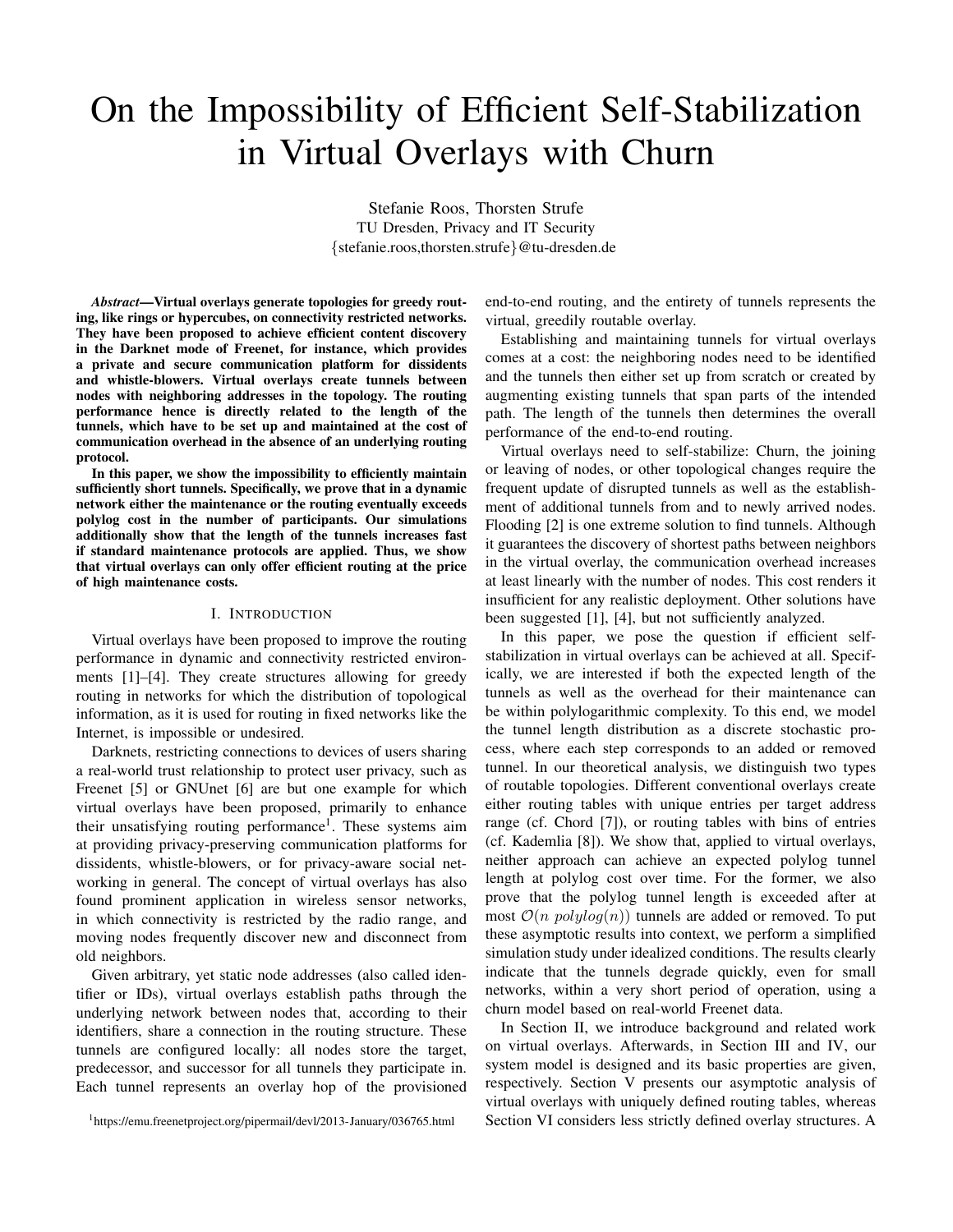simulation study completes our evaluation in Section VII.

# II. BACKGROUND AND RELATED WORK

Establishing multi-hop tunnels between nodes in an overlay using social graphs has been considered for various reasons, e.g. Pisces [9] aims to provide anonymity in a distributed hash table, whereas Whanau [10] has been suggested to increase the resilience to Sybil attacks. However, in both cases, the tunnels are set up randomly with randomly selected endpoints.

Virtual overlays, in contrast, use tunnels to establish a structure on connectivity restricted networks, which allows for recursive, greedy routing based on the local knowledge of each node. The majority of approaches suggests a ring routing (cf. [1], [3], [4]), only Vasserman et al. suggest a Kademlialike hypercube [2]. Though these choices have an impact on the routing performance, the decisive conceptual difference is the approach to their tunnel setup and maintenance.

The straightforward solution of flooding, as suggested in [2], provides the shortest possible tunnel length. The authors only provide an experimental evaluation of the routing algorithm's resilience to concurrent node failures, the maintenance overhead is not considered. However, flooding the network is bound to be highly inefficient and not scalable, especially in high churn scenarios such as Darknets, for which sessions of less than 10 minutes are common [11].

Other approaches aim to leverage the overlay algorithm to discover and repair tunnels, to circumvent the inefficiency of flooding. [1] arranges the nodes on a virtual ring. A joining node first establishes an initial tunnel to the closest node in the overlay by relaying a message to its own ID through a random, physically connected neighbor. This initial tunnel to its new successor in the overlay is then used to establish another tunnel to the predecessor, thus reconnecting the ring through the new node. Tunnels to additional nodes can now be set up by routing for the respective IDs. Upon tunnel disruption due to churn, two possibilities are suggested for repair: Either the first hop in the tunnel may set up an entirely novel tunnel. Or the last hop before the failed node repairs the tunnel by locally routing towards the tunnel endpoint and concatenating the remaining first part of the original tunnel and the new tunnel. The approach is analyzed for rather small deployments of sensor networks with up to 200 mobile nodes, and an improvement over various prior solutions is demonstrated. [3] extends the above work by changing the routable topology from a simple ring to a Chord. Due to the low network size and the absence of churn, the results do not give any insights on the scalability of the maintenance costs.

Mittal et al. [4] analyze the protocol from [1] in the context of Darknets. Finding that the tunnel length indeed increases over time, they extend it by two additional maintenance algorithms. First, after a new node has joined and established its tunnels, its underlay neighbors consider all tunnels they are contained in whose length exceeds a certain threshold, and try to find alternative shorter tunnels via the newly joined node. Secondly, if the number of tunnels a node participates in exceeds a second threshold, it contacts the first hop of the tunnel to look for an alternative tunnel by routing via a different underlay neighbor. The simulative evaluation using networks of several ten thousands nodes shows that these enhancements provide a decreased mean tunnel length in comparison to the basic approach. However, the system behavior over time is only analyzed by simulating sequential joins, not leaves. Leaving nodes are only considered in terms of the routing success under concurrent failures. So, the impact of realistic churn on the tunnel length is disregarded entirely.

With most studies focusing on the engineering of novel, better solutions, none actually analyzes the general benefits and limitations of the concept of virtual overlays. We hence set out to analyze if efficient maintenance and efficient routing is actually possible in virtual overlays in general.

# III. MODEL

In this section, we formally model the tunnel length over time. We start by clarifying some notation about random variables, before describing our model of a (static) virtual overlay. Then, we define the stochastic process used to characterize the system's development over time.

## *A. Notation*

We start by clarifying our notation regarding random variables and random processes, distinguishing means over all nodes and expectations over time. We formally distinguish the two as follows. Denote by  $\Pi(\mathbb{Z}_n)$  the set of all probability mass functions with values in  $\mathbb{Z}_n = \{0, \ldots, n-1\}$ . For any  $x \in \Pi(\mathbb{Z}_n)$ , we denote the probability that x has value i by  $x(i)$ . The *mean* of x is denoted by  $mean(x) = \sum_{i=0}^{n-1} ix(i)$ . For a random process  $(Y_t)_{t \in \mathbb{N}}$  with  $Y_t \in M$  for an arbitrary set M, we denote the probability that  $Y_t$  has value y by  $P(Y_t = y)$ . Now, let  $(X_t)_{t \in \mathbb{N}}$  be a random process in  $\Pi(\mathbb{Z}_n)$ , i.e. each realization  $x_0, x_1, \ldots$  of  $(X_t)_{t \in \mathbb{N}}$  is a sequence of probability mass functions. Furthermore,  $X_t$  takes only a finite number of values  $2$ . Using the above terminology, the *expectation* at time t of any function  $f: \Pi(\mathbb{Z}_n) \to \mathbb{R}$  on the random variable  $X_t$  is defined as

$$
\mathbb{E}(f(X_t)) = \sum_{x \in \Pi(\mathbb{Z}_n)} f(x)P(X_t = x).
$$

In particular, the expected mean of the random process  $(X_t)_{t\in\mathbb{N}}$  is given by

$$
\mathbb{E}(mean(X_t)) = \sum_{x \in \Pi(\mathbb{Z}_n)} mean(x) P(X_t = x).
$$

Therefore, we can use the above terminology to model the evolution of multi-scalar graph properties. Furthermore, for all function  $g: \mathbb{R} \to \mathbb{R}$  and  $x \in \Pi(\mathbb{Z}_n)$ , we define

$$
mean(g(x)) = \sum_{i=0}^{n-1} g(i)x(i),
$$
 (1)

<sup>2</sup>The condition assures that the following terminology is well-defined.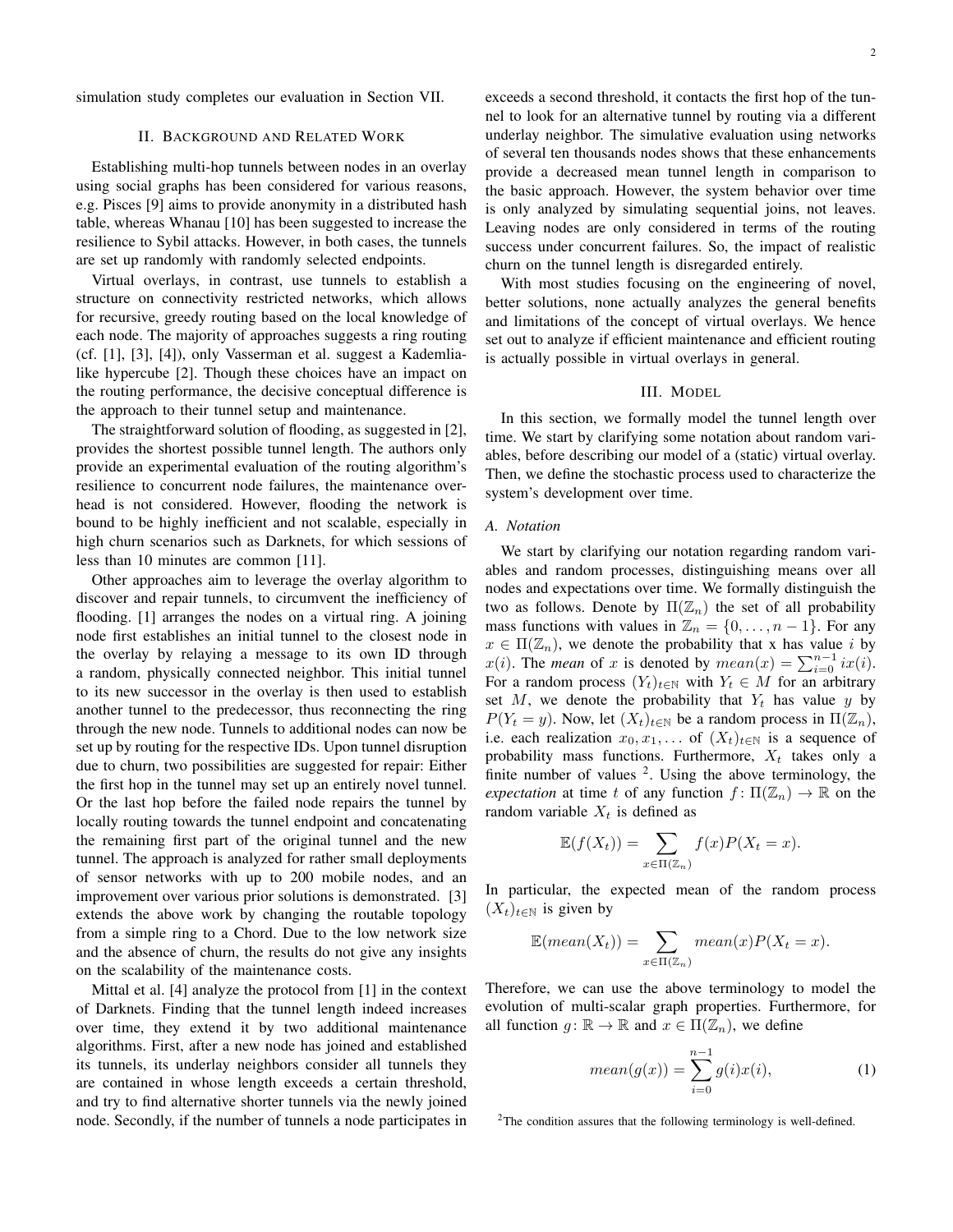and for any random variable  $X_t$  with values in  $\Pi(\mathbb{Z}_n)$ 

$$
\mathbb{E}(mean(g(X_t)) = \sum_{x \in \Pi(\mathbb{Z}_n)} P(X_t = x) \sum_{i=0}^{n-1} g(i)x(i). \quad (2)
$$

The expectations  $\mathbb{E}(Y)$  and  $\mathbb{E}(q(Y))$  of a real-valued random variable are defined by their Lebesgue integral. We denote the complement of an event H by  $H^{\perp}$ .

# *B. System Description*

Note that all our algorithms are distributed and local, meaning that each node bases its actions purely on its partial view of the network.

A *virtual overlay* is a 7-tuple  $O = (V, E, W, ID, F, S, A)$ , so that

- $(V, E)$  is a graph with node set V and edge set  $E \subset$  $V \times V$ .
- W is a finite set (called *ID space*) with a distance function dist.
- ID:  $V \to W$  maps each node  $v \in V$  to an element in W (called *ID* or *identifier*). IDs are chosen independently of the underlying graph  $(V, E)$ , so there is no relation between the distance of two node's IDs and their topological distance. In practice,  $ID(v)$  is commonly the hash of v's IP address.
- $F \subset V^*$  is the tunnel set, consisting of vectors  $p =$  $(v_1, \ldots, v_l)$  for some  $l \in \mathbb{Z}_n$  with  $(v_i, v_{i+1}) \in E$  for  $i = 1, \ldots, l - 1.$
- S is a local *routing algorithm* that, given an arbitrary identifier  $w \in W$  and source node  $s \in V$ , finds a path from s to  $t \in V$  such that  $dist(w, ID(t))$  is minimized.
- A is a local *tunnel discovery algorithm* that, given a source node  $v_0$  finds a tunnel  $p = (v_1, \ldots, v_l)$  to a virtual overlay neighbor  $v_l$ <sup>3</sup>.

The distance function dist is defined for elements of W. We extend the definition to nodes  $v, u \in V$ , so that  $dist(v, u) = dist(ID(u), ID(v))$  denotes the distance of v and u's identifiers. In the following, we refer to the first and the last hop of a tunnel p as *startpoint*  $s(p)$  and *endpoint*  $e(p)$ , respectively. We define the length  $len(p)$  of a tunnel  $p$  as the number of nodes on the tunnel and assume tunnels to be acyclic. A node v is said to be *contained* in a tunnel  $p = (v_1, \ldots, v_l)$  if  $v \in p$ . The tunnel length distribution  $L \in \Pi(\mathbb{Z}_n)$  gives the fractions of tunnels of length i for all  $i\in\mathbb{Z}_n$ .

*Routing Tables:* Each node  $v \in V$  in a virtual overlay O keeps a *neighbor set*  $NT(v)$ 

$$
NT(v) = \{w \in V, (v, w) \in E\},\
$$

a *routing table*  $RT(v)$  of tunnels with startpoint v

$$
RT(v) = \{ (id_z, v_2) \in W \times V : \newline \exists f = (v, v_2, \dots, v_l) \in F, ID(v_l) = id_z \}
$$

<sup>3</sup>To emphasize the generality of our result, we do not restrict the routing and tunnel discovery algorithm apart from their decentralized nature. Commonly, a greedy algorithm which selects the locally known tunnel(s) with endpoints closest to the target is applied.

and a *tunnel table*  $FT(v)$  of tunnels v is contained in, but not the startpoint

$$
FT(v) = \{ (id_s, id_z, v_-, v_+) \in W \times W \times V \times V : \n\exists f = (v_1, \dots, v_-, v, v_+, \dots, v_l) \in F, \nID(v_0) = id_s, ID(v_l) = id_z \}.
$$

*Routing and Tunnel Discovery:* For both the routing algorithm  $S$  as well as the tunnel discovery algorithm  $A$ , a node v contacts a set  $next \subset NT(v)$  of its neighbors based on  $RT(v)$  and  $FT(v)$ . If all nodes of an old tunnel  $p \in F$  are contained in a newly constructed tunnel p', we say that  $p$  is *contained* in  $p'$ . We say that a newly constructed tunnel  $p' = (v_0, \ldots, v_l)$  contains a *shortcut* if  $p'$  cannot be represented as a concatenation of old tunnels, such that all tunnels are contained in  $p'$ . Note that we assume that no underlying routing protocol similar to IP or geographic coordinates in provided, which can be used to discover tunnels.

#### *C. The Tunnel Length as a Random Process*

In this section, we model the evolution of a virtual overlay or, more precisely, of the tunnel length in a virtual overlay, as a discrete random process. Each step of the random process corresponds to either establishing or removing one tunnel. Since we assume the network size to remain largely constant, both are equally likely. In practice, each topology change leads to the removal and construction of several tunnels. The number of removed and newly constructed tunnels per change depends highly on the nature of the topology changes: Both nodes and edges can be added or removed. Note that the average number of tunnels per node/edge are not necessarily equal to the expected number of tunnels that are affected by a removal. Long-lived nodes/edge are expected to be contained in a higher number of tunnels. Therefore, the expected number of removed tunnels is bound to be lower than the average number of tunnels a node is contained in. The exact relation between the two quantities depends on the failure model. In order to overcome this dependency, we abstract the process as a sequence of tunnel failures and constructions rather than node joins and leaves. If the failure model is known, the number of topology changes can be related to the number of tunnel changes in the model.

The state of the virtual overlay at time  $t$  is denoted by  $O_t = (V_t, E_t, W, ID, F_t, S, A)$ . Note that the ID space W, the ID assignment  $ID: \bigcup_{t \in \mathbb{N}} V_t \to W$ , the routing, and the tunnel discovery algorithm remain the same for all  $t$ . The neighbor set, routing table, and tunnel table at step t are called  $NT_t(v)$ ,  $RT<sub>t</sub>(v)$ , and  $FT<sub>t</sub>(v)$ , respectively. The evolution of the tunnel length distribution is modeled as a random process  $(L_t^A)_{t \in \mathbb{N}},$ with  $L_t^A \in \Pi(\mathbb{Z}_n)$  being the tunnel length distribution after t tunnels have been changed. In agreement with our assumption that the network size remains largely constant, a tunnel is equally likely to be removed or constructed. We denote by  $N_t^A$  the length of a newly constructed tunnel at step t, and by  $R_t^A$  the length of a removed tunnel.

In terms of the introduced model, we obtain the following result in this paper: Fix an arbitrary real number  $r > 0$ . We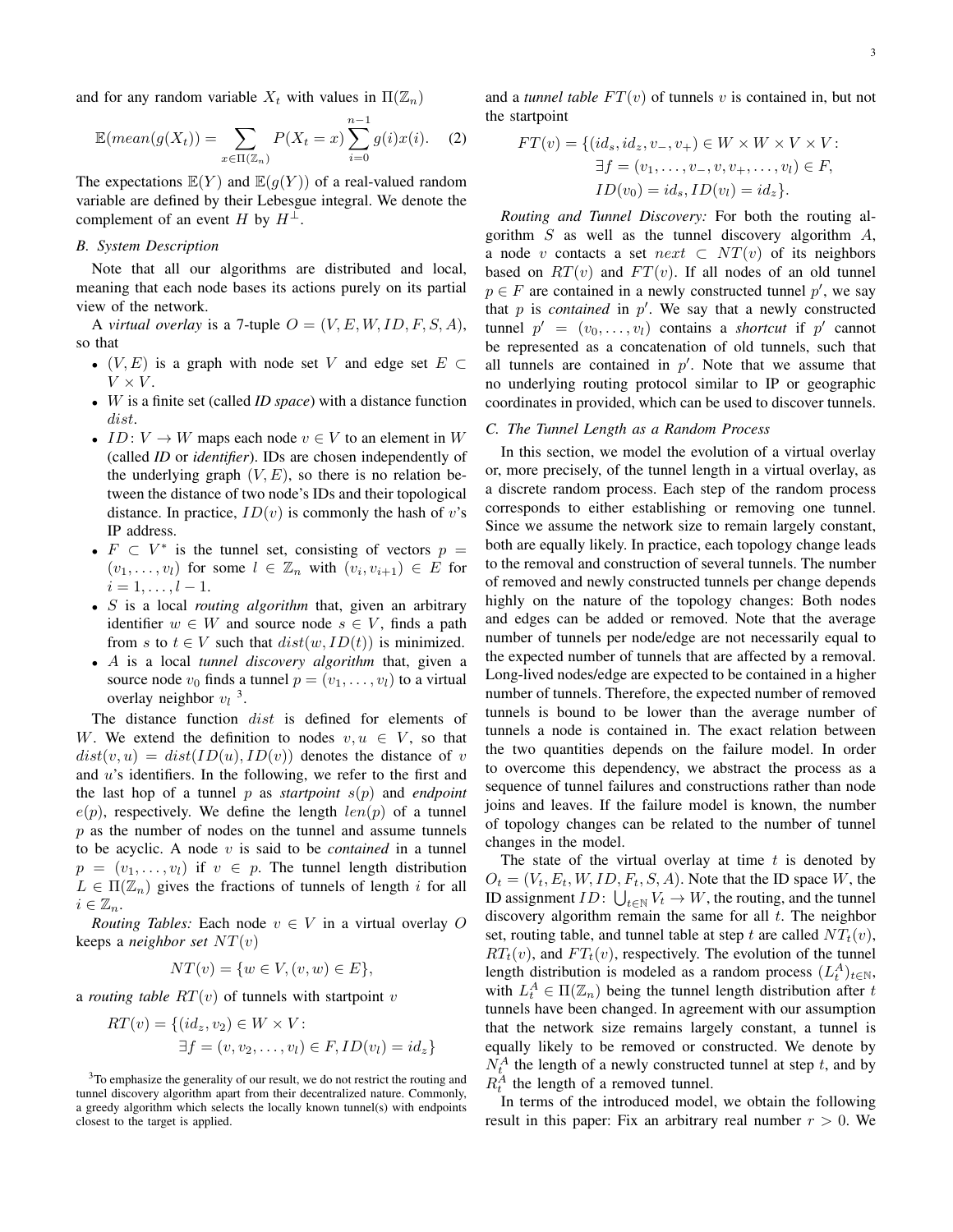prove that there exists  $t_r$ , such that the expected mean tunnel length after  $t_r$  changes is bound from below by  $C \log^r n$ , i.e.

$$
\forall r \in \mathbb{R} \exists t_r \in \mathbb{N} \colon \mathbb{E}(mean(L_{t_r}^A)) = \Omega(\log^r n).
$$

The expected mean tunnel length is hence not polylog for  $t \to \infty$  because it can be bound from below by any polylog term.

Having introduced all required concepts, we are now able to express basic results and our assumptions in formal terms.

#### IV. BASIC PROPERTIES AND ASSUMPTIONS

In this section, we establish the common ground needed for the remainder of the paper. More precisely, we i) define the distribution of  $R_t^A$ , the length of a removed tunnel, ii) obtain an upper bound on the probability of a tunnel to contain a shortcut, and iii) state assumptions the rest of the paper is based upon.

# *A. Distribution of* R<sup>A</sup> t

We now express the distribution of  $R_t^A$ , the length of a removed tunnel, in terms of current tunnel length distribution  $L_t^A$ . The probability of a tunnel to be destroyed by a leaving node is proportional to the length of the tunnel. Let  $l_t^A$  be a realization of the corresponding tunnel length distribution. For any tunnel p, denote by  $\delta(p)$  the event that the tunnel is destroyed by one leaving node and recall that  $len(p)$  is the length of  $p$ . A tunnel of length  $i$  is destroyed if any of its  $i$ nodes leave, i.e.  $P(\delta(p)|len(p) = i \cap L_t^A = l_t^A) = \frac{i}{n}$ . The probability that a removed tunnel  $p$  has length  $i$  given the realization  $l_t^A$  is

$$
P\left(len(p) = i | \delta(p) \cap L_t^A = l_t^A\right) =
$$
\n
$$
\frac{P\left(\delta(p) | len(p) = i \cap L_t^A = l_t^A\right) P(len(p) = i | L_t^A = l_t^A)}{P\left(\delta(p) | len(p) = i \cap L_t^A = l_t^A\right)}
$$
\n
$$
= \frac{i \cdot l_t^A(i)}{n \sum_{j=0}^n \frac{j \cdot l_t^A(j)}{n}} = \frac{i \cdot l_t^A(i)}{mean(l_t^A)}.
$$

applying Bayes' rule in the first step. We thus define the probability that a removed tunnel at time  $t$  has length  $i$  as the expectation of  $P\left( \text{len}(p) = i | \delta(p) \cap L_t^A = l_t^A \right)$  over all possible realizations  $l_t^A$  of  $L_t^A$ 

$$
P(R_t^A = i) = \mathbb{E}\left(\frac{iL_t^A(i)}{mean(L_t^A)}\right)
$$
(3)  
= 
$$
\sum_{l_t^A \in \Pi(\mathbb{Z}_n)} P(len(p) = i | \delta(p) \cap L_t^A = l_t^A) P(L_t^A = l_t^A).
$$

# *B. Probability to Shortcut*

In this section, we prove a Lemma needed in future sections. An endpoint  $e(p')$  of a newly constructed tunnel  $p'$  is either found when a tunnel leading to  $e(p')$  is fully contained in  $p'$ or if  $p'$  contains a shortcut to  $e(p')$ . We obtain an upper bound on the probability of the latter. In the following sections, we will then show that with high probability a new tunnel is a concatenation of old tunnels and hence likely to be longer than existing tunnels.

**Lemma IV.1.** Let  $O_t = (V_t, E_t, W, ID, F_t, S, A)$  be a virtual *overlay.* Set  $n = |V_0|$  *and assume*  $|F_t| = O(n \log^{\alpha} n)$ *.*  $Furthermore, let M<sub>t</sub> be the number of messages exchanged$ *during a tunnel discovery. The probability of the event* H *that the newly constructed tunnel contains a shortcut to at least one of*  $Z_t$  *nodes is bound from above by* 

$$
P(H) = \n\mathcal{O}\left(\frac{\mathbb{E}(M_t)\left(\mathbb{E}(mean(L_t^A))\log^{\alpha} n + 2\mathbb{E}\left(\frac{E_t}{V_t}\right)\right)\mathbb{E}(Z_t)}{n}\right).
$$
\n(4)

*Proof:* We first show a version of Jensen's inequality for random variables in  $\Pi(\mathbb{Z}_n)$ . In the main part of the proof, we then obtain the probability that one node does not have a shortcut to any of the  $Z_t$  nodes. The claim follows by determining the probability that  $M_t$  nodes do not have such a shortcut.

We show the following version of Jensen's inequality for discrete random variables  $X$  with finitely many values in  $\Pi(\mathbb{Z}_n)$ : For any convex function  $g : \mathbb{R} \to \mathbb{R}$ , it holds that

$$
\mathbb{E}(mean(g(X))) \ge g(\mathbb{E}(mean(X)). \tag{5}
$$

For the proof, let  $x \in \Pi(\mathbb{Z}_n)$ . By the definition of mean and Jensen's inequality for real-valued random variables, we have  $mean(g(x)) \geq g(mean(x))$ . Furthermore, by Eq. 2

$$
\mathbb{E}(mean(g(X))) = \sum_{x \in \Pi(\mathbb{Z}_n)} P(X = x)mean(g(x))
$$

$$
\geq \sum_{x \in \Pi(\mathbb{Z}_n)} P(X = x)g(mean(x)).
$$

Consider a real-valued random variable  $\tilde{X}$  with  $P(\tilde{X}) =$  $mean(x)$ ) =  $P(X = x)$  for all  $x \in \Pi(\mathbb{Z}_n)$ . Then

$$
\sum_{x \in \Pi(\mathbb{Z}_n)} P\left(\tilde{X} = mean(x)\right) g(mean(x)) = \mathbb{E}\left(g(\tilde{X})\right)
$$

$$
\geq g\left(E(\tilde{X})\right) = g\left(\mathbb{E}(mean(X))\right).
$$

The second last step follows from Jensen's inequality, the last step from the definitions of X and  $\mathbb{E}(mean(X))$ . This completes the proof of Eq. 5.

Now, we prove the Eq. 4. A node  $v$  is aware of its neighbors in the underlay, as well as the startpoints and endpoints of the tunnels it is contained in. Denote by  $H_1$ the event that a node  $v$  does not have a shortcut to any of the  $Z_t$  potential endpoints. If  $Z_t$  takes value z and v has d neighbors and is contained in  $y$  tunnels, the probability that  $v$ is not aware of any possible endpoint is at most  $(1 - \frac{z}{n})^{d+y}$ . The mean number of tunnel table entries  $Y_t$  per node is at most  $\mathbb{E}(Y_t) = \mathcal{O}\left(\mathbb{E}(mean(L_t^A) \log^\alpha n)\right)$  because there are  $|F_t| = \mathcal{O}(n \log^{\alpha} n)$  tunnels. We apply Jensen's inequality and Eq. 5 for the convex functions  $f_1(z) = 1 - \frac{z}{n}$  and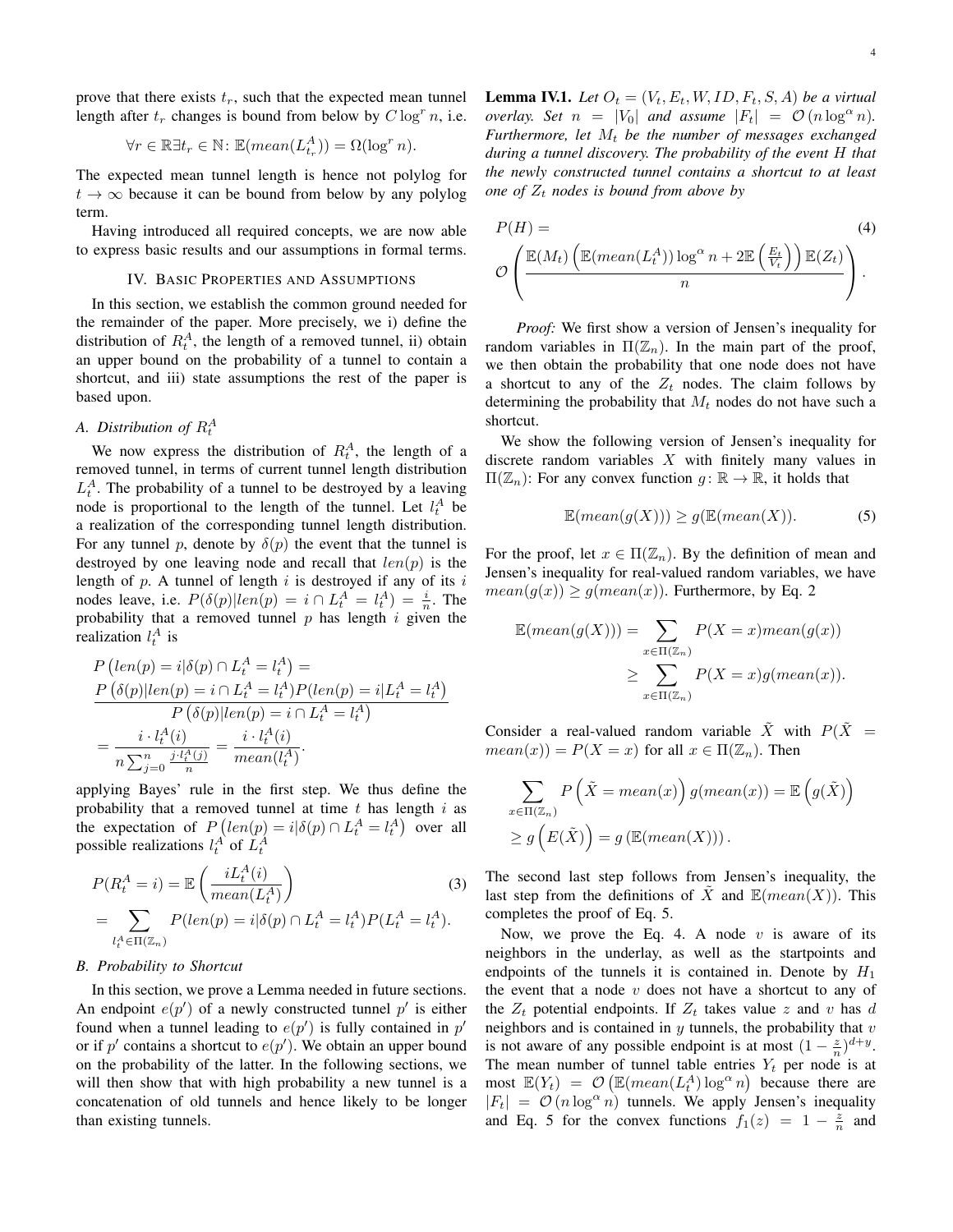$$
f_2(x) = \left(1 - \frac{mean(Z)}{n}\right)^x \text{ to obtain}
$$

$$
P(H_1) \ge \mathbb{E}\left(\left(1 - \frac{Z_t}{n}\right)^{|N_t(v)| + Y_t}\right)
$$

$$
\ge \left(1 - \frac{\mathbb{E}(Z_t)}{n}\right)^{2\mathbb{E}\left(\frac{E_t}{V_t}\right) + \mathbb{E}(mean(L_t^A))\log^\alpha n}
$$

Hence, the probability  $P(H)$  can be bound as the complement of the event that none of at most  $M_t$  nodes contacted during the tunnel discovery are aware of a potential endpoint. Again, we apply Jensen's inequality to the function

.

$$
g(x) = \left( \left( 1 - \frac{\mathbb{E}(Z_t)}{n} \right)^{2\mathbb{E}\left(\frac{E_t}{V_t}\right) + \mathbb{E}(mean(L_t^A)) \log^{\alpha} n} \right)^x,
$$

resulting in

$$
P(H) \le 1 - \mathbb{E}(g(X_t)) \le 1 - g(\mathbb{E}(M_t)) =
$$
  

$$
1 - \left(1 - \frac{\mathbb{E}(Z_t)}{n}\right)^{(2\mathbb{E}\left(\frac{E_t}{V_t}\right) + \mathbb{E}(mean(L_t^A)) \log^{\alpha} n) \mathbb{E}(M_t)} =
$$
  

$$
\mathcal{O}\left(\frac{\mathbb{E}(M_t)\left(\mathbb{E}(mean(L_t^A) \log^{\alpha} n + 2\mathbb{E}\left(\frac{E_t}{V_t}\right)\right) \mathbb{E}(Z_t)}{n}\right)
$$

as claimed.

## *C. Assumptions*

In the remainder of the paper, we set  $n = |V_0|$ . The following assumptions are made:

- 1) The average degree  $2\frac{|E_t|}{|V_t|} \leq K$  is bound by a constant K.
- 2)  $|F_t| = \theta(n \log^{\alpha} n)$  for some  $\alpha \in \mathbb{R}$ , i.e. the average routing table size is polylog.
- 3) During the execution of the tunnel discovery algorithm A at most  $\mathcal{O}\left(\log^{\beta} n\right)$  messages are exchanged.

Assumption 1) of a constant average degree can be replaced by the assumption of a polylog average degree at the price of some additional case distinctions. For simplicity, we choose the above assumption, which is commonly used for various network types such as trust topologies for Darknets. Assumption 2) holds for  $\alpha = 1$  for most common structured overlays such as Chord and Kademlia. Assumption 3) states that we only consider algorithms with a polylog overhead.

After introducing our model and its basic properties, we now present our analysis.

# V. FULLY DETERMINED VIRTUAL OVERLAYS

In this section, we consider *fully determined* virtual overlays, for which the tunnel start- and endpoints are uniquely determined by the ID assignment ID. For example, a virtual overlay based on Chord is fully determined. We show that for all  $r > 0$  the expected mean tunnel length for all is at least of order  $\log^r n$  after  $n \log^{3r+1+\alpha} n$  steps of the random process described in Section III .

$$
\mathbb{E}\left(\operatorname{mean}(L_t^A)\right) = \Omega(\log^r n) \text{ for all } t = \Omega(n \log^{3r+1+\alpha} n).
$$

*Proof:* Let  $\lambda_t(q)$  be the q-quantile of  $L_t^A$  for some  $q = \frac{1}{\log^k n}$  where  $k > 1$  is determined during the proof. In the following, we bound the number of steps until  $\mathbb{E}(\lambda_t(q)) =$  $\Omega(\log^{r} n)$ . Then the expected mean tunnel length is at least of order  $\log^n n$  as well because for  $n \geq 4$ ,  $\mathbb{E}\left(\text{mean}(L_t^A)\right) \geq$  $(1-q)\mathbb{E}(\lambda_t(q)) > \frac{\mathbb{E}(\lambda_t(q))}{2} = \Omega(\log^r n)$ . Let  $C_t$  be the number of tunnels that are at least of length  $\lambda_t(q) + 1$ . We show that

$$
\mathbb{E}(C_t - C_{t-1}) = \Omega\left(\frac{q}{\log^r n}\right),\tag{6}
$$

independently of t. Based on Eq. 6, we can determine the number of steps needed to increase the  $q$ -quantile by 1. The expected number of tunnels with length at least  $\lambda_t(q) + 1$ increases by  $\Omega\left(\frac{q}{\log^r n}\right)$  for one tunnel addition or removal. As a consequence, in  $\dot{x}$  changes, the number of such tunnels increases by  $\Omega\left(x \frac{q}{\log^r n}\right)$ . Hence, there are  $(1-q)|F_t|$  tunnels of length at least  $\lambda_t(q) + 1$  after  $\mathcal{O}\left((1-q)\frac{\log^r n}{q}|F_t|\right) =$  $\mathcal{O}\left(\frac{\log^r n}{q}|F_t|\right)$  changes, i.e.

$$
\forall t_0 \colon \mathbb{E}(\lambda_{t_0+t}(q)) = \Omega \left( \mathbb{E}(\lambda_{t_0}(q)) + 1 \right)
$$
  
for all  $t = \Omega \left( \frac{\log^r n}{q} |F_{t_0}| \right)$ .

An upper bound on the number of steps to increase the mean tunnel length by  $\log^n n$  follows directly. It is

$$
\mathbb{E}\left(\operatorname{mean}(L_t^A)\right) = \Omega\left(\mathbb{E}(\lambda_t(q))\right) =
$$
\n
$$
\Omega\left(\mathbb{E}(\lambda_0(q)) + \log^r n\right) = \Omega\left(\log^r n\right) \tag{7}
$$
\n
$$
\text{for all } t = \Omega\left(\log^r n \frac{\log^r n}{q} |F_0|\right) = \Omega\left(n \frac{\log^{2r+\alpha} n}{q}\right).
$$

It remains to prove Eq. 6. If a new tunnel of length longer than  $\lambda_t(q)$  is constructed, the number of such tunnels increases by 1, and decreases by 1 if such a tunnel is removed. Removal and construction are equally likely, so that  $\mathbb{E}(C_t - C_{t-1}) =$  $\frac{1}{2} \left( P \left( N_t^A > \lambda_t(q) \right) - P \left( R_t^A > \lambda_t(q) \right) \right).$ 

We assume  $\mathbb{E}(mean(\hat{L}_t^A)) = \mathcal{O}(\log^r n)$ , otherwise the claim holds. Each removed tunnel is of length at least 1, so that by Eq. 3

$$
P(R_t^A \le \lambda_t(q)) \ge \frac{q}{\mathbb{E}(mean(L_t^A))} = \Omega\left(\frac{q}{\log^r n}\right). \tag{8}
$$

In order to bound the tunnel length of a newly constructed tunnel, consider the event  $H$  that the discovered tunnel  $p$ contains less than two old tunnels. Otherwise, the new tunnel can only be of length at most  $\lambda_t(q)$  if two tunnels are shorter than  $\lambda_t(q)$ , i.e.

$$
P(N_t^A \le \lambda_t(q)) =
$$
  
\n
$$
P(N_t^A \le \lambda_t(q)|H)P(H) + P(N_t^A \le \lambda_t(q)|H^{\perp})(1 - P(H))
$$
  
\n
$$
\le P(H) + P(N_t^A \le \lambda_t(q)|H^{\perp}) \le P(H) + q^2.
$$
\n(9)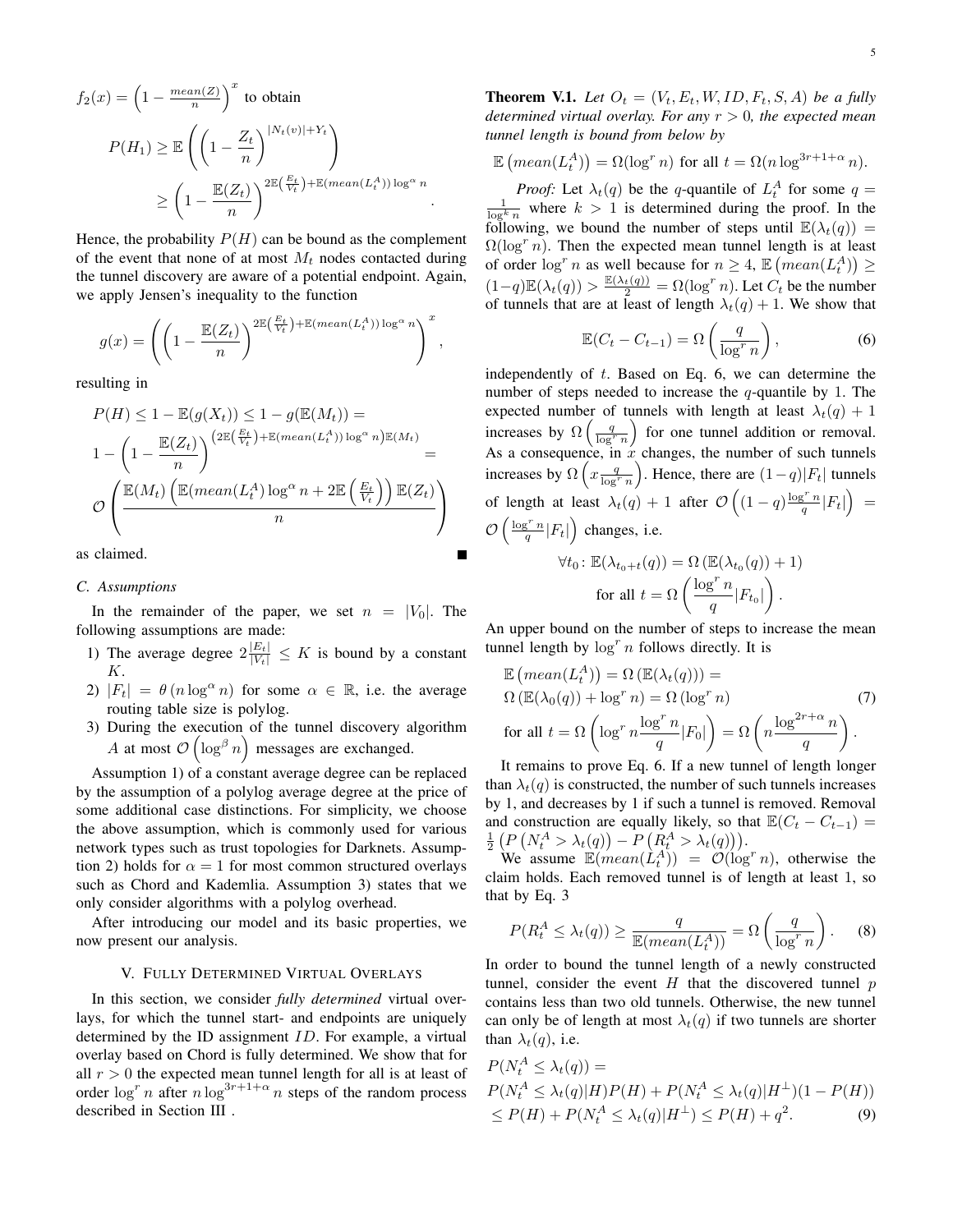The probability  $P(H)$  in Eq. 9 can be bound by Lemma IV.1. We determine an upper bound on the number of nodes  $Z_t$ , so that  $p$  can only contain less than two tunnels if it contains a shortcut to any of those  $Z_t$  nodes. Let u be the uniquely determined endpoint of the new tunnel. Then the  $Z_t$  nodes consist of all nodes on a tunnel to  $u$  or to any of  $u$ 's overlay neighbors.

We hence define  $ON_t(u) = \{v \in V : \exists (ID(u), v_2) \in$  $RT(v)$ } to be the set of nodes with routing table entries with endpoint u. Furthermore, let  $FN_t(u) = \{v \in$  $V: \exists (id_S, ID(u), v_+, v_-) \in FT(v) \}$  be the set of nodes that have a trail table entry with endpoint  $u$ . If  $p$  contains less than two tunnels, p has to contain a shortcut to a node in

$$
Z(u) = \{u\} \cup NT_t(u) \cup ON_t(u) \cup FN_t(u) \bigcup_{v \in ON_t(u)} FN_t(v).
$$

On average, a node is the endpoint of  $\mathbb{E}(|ON_t(u)|) =$  $\mathbb{E}(|F_t(u)|/n) = \mathcal{O}(\log^{\alpha} n)$  tunnels. By assumption, each tunnel is on average of length at most  $\mathcal{O}(\log^r n)$ , so that the number of tunnel table entries with endpoint  $v$  is  $\mathbb{E}(|FN_t(v)|) = \mathcal{O}(\log^r n |ON_t(v)|) = \mathcal{O}(\log^{r+\alpha} n).$ Hence  $\mathbb{E}(Z_t) = \mathbb{E}(|Z(u)|) \leq 1 + E$  $|NT_t(u)| +$  $|ON_t(u)| + |FN_t(u)| + \sum_{v \in ON_t(u)} |FN_t(v)|$  $\setminus$ =  $\mathcal{O}(|FN_t(u)| |ON_t(u)|) = \mathcal{O}(\log^{r+2\alpha} n).$ 

The number of nodes contacted during the tunnel discovery by is at most  $\mathbb{E}(M_t) = \log^p n$  by assumption, and the expected degree is constant. We apply Lemma IV.1 to determine the upper bound

$$
P(H) = \mathcal{O}\left(\frac{\log^{\beta} n \log^{\alpha} n \log^{r} n \log^{r+2\alpha-2} n}{n}\right)
$$

$$
= \mathcal{O}\left(\frac{polylog(n)}{n}\right).
$$

Therefore, Eq. 9 is dominated by the term  $q^2$  for  $q = \frac{1}{\log^k n}$ for a constant  $k$ , so that

$$
P(N_t^A \le \lambda_t(q)) = \mathcal{O}(q^2). \tag{10}
$$

We can determine  $\mathbb{E}(C_t - C_{t-1})$  in Eq. 6 by Eqs. 8 and 10  $\mathbb{E}(C_t - C_{t-1}) = \Omega\left(1 - q^2 - 1 + \frac{q}{\log^r n}\right) = \Omega\left(\frac{q}{\log^r n} - q^2\right).$ We set  $q = \frac{1}{\log^{r+1} n}$ , so that  $\mathbb{E}(C_t - C_{t-1}) = \Omega\left(\frac{1}{\log^{2r+1} n}\right)$ . By Eq. 7, for all  $t = \Omega(n \log^{2r+\alpha} n/q) = \Omega(n \log^{3r+\alpha+1}),$ we indeed have  $\mathbb{E}\left(\text{mean}(L_t^A)\right) = \Omega(\log^r n).$ 

We have shown in Theorem V.1 that for any  $r > 0$ , there exists  $t_r$ , such that  $\mathbb{E}\left(\text{mean}(L_t^A)\right) = \Omega(\log^r n)$  for all  $t > t_r$ . For all  $\epsilon > 0$  and  $t = \Omega(n^{1+\epsilon})$ , the expected mean tunnel length is  $\mathbb{E} \left( \text{mean}(L_t^A) \right) = \omega(\log^r n)$  for all  $r > 0$  and not polylog.

# VI. PARTIALLY DETERMINED VIRTUAL OVERLAYS

In this section, we consider *partially determined* virtual overlays, such that a link in the virtual overlay can potentially have several endpoints. For example, a virtual overlay constructing Kademlia is partially determined because all nodes with a certain prefix are potential endpoints. Here, we restrict our analysis to a wide class of virtual overlays, for which the routing terminates in a logarithmic number of virtual overlay hops. We show that the hops in the underlay cannot be polylog under the assumptions of polylog maintenance costs.

In order to simplify notation, we assume  $|W| = |V|$ , i.e. there is a bijective mapping from IDs to nodes. The results hold regardless of the above assumption. Let  $B_d(u) = \{w \in$  $V : dist(u, w) \leq d$  denote the set of nodes within distance d of u. We say that a node u is a k-closest node of v if  $u \in B_d(v)$  for some d such that  $|B_d(v)| \leq k$ . We define a partially determined virtual overlay with a  $1/B_d$  distance distribution by the following three conditions:

- 1) The set of tunnels between  $2^{i+1}$ -closest but not  $2^i$ -closest nodes makes up approximately a logarithmic fraction of all tunnels for  $i = 0 \dots \log n$ .
- 2) Furthermore, we assume that  $|B_d(w)| = \theta(d^{\mu})$  for some  $\mu \in \mathbb{N}$ , i.e. the ID space is essentially a  $\mu$ -dimensional lattice.
- 3) When setting up a tunnel, the the endpoint  $e(p)$  has a  $2^{i+1}$ -closest but not within the  $2^i$ -closest node to the startpoint for a fixed i.

Examples satisfying condition 1) and 2) are e.g. Kleinberg's small world model, with the probability of two nodes being neighbors decreasing in proportion to the number of nodes with at most that distance [12], as well as Kademlia and its variations, which select roughly the same number of neighbors for each common prefix length. Routable topologies satisfying condition 2) are efficient in the number of overlay hops if and only if condition 1) holds [12]. So, the definition considers basically all routable topologies that achieve routing in a polylog number of virtual overlay hops, which is a necessary but not sufficient condition for achieving a polylog hop count in the underlay. In the following, we show that indeed such topologies do not provide efficient routing in the underlay, at least not at polylog maintenance cost. We make use of the following fact:

Lemma VI.1. *Let* T *be a set of nodes. We say that a tunnel* p *improves by a factor* f *if it leads from a startpoint* u ∈  $B_{d_1}(T) \setminus B_{d_1-1}(T)$  *to an endpoint*  $v \in B_{d_2}(T) \setminus B_{d_2-1}(T)$ *,* such that  $f = |B_{d_1}(T)|/|B_{d_2}(T)|$ . For a virtual overlay  $O_t$ *with a*  $1/B_d$  *distance distribution, the probability that a tunnel improves by a factor*  $f > 1$  *is at most* 

$$
\mathcal{O}\left(\frac{1}{f\log n}\right). \tag{11}
$$

The proof is presented for Kleinberg's small world model in [13], so that we exclude it due to space constraints.

**Theorem VI.2.** Let  $O_t = (V_t, E_t, W, ID, F_t, S, A)$  be a *virtual overlay with a*  $1/B_d$  *distance distribution and*  $|F_t|$  =  $\Omega(n)$ *. For any*  $r \in \mathbb{N}_0$ *, there exists t such that* 

$$
\mathbb{E}\left(\operatorname{mean}(L_t^A)\right) = \omega(\log^r n).
$$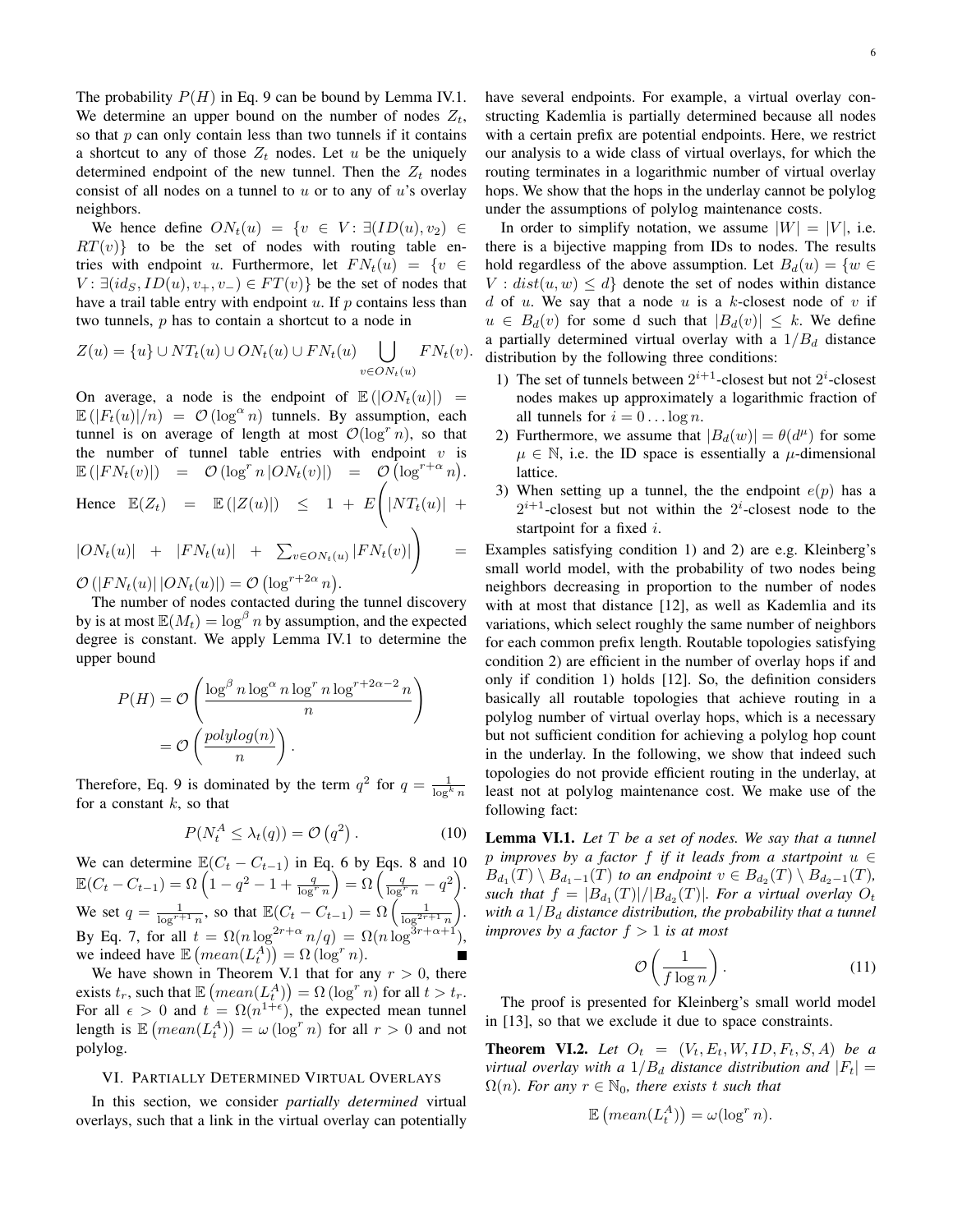*Proof:* We focus on a set of tunnels with the minimal number of potential endpoints. Because they make up a logarithmic fraction of all tunnels due to the  $1/B_d$  distance distribution, it suffices to show that their length exceeds  $\omega(\log^{r+1} n)$  to show the claim. The main idea of the proof is to show that with high probability the newly constructed tunnel contains  $\Omega\left(\frac{\log n}{\log \log n}\right)$  tunnels, each improving by at most  $2^m$  for  $m = k \log \log n$  to be determined during the proof. In other words, the fraction of nodes closer to the target decreases by at most a factor  $2<sup>m</sup>$  while following one tunnel. We then bound the expected tunnel length for  $t \to \infty$  from below by  $\omega(\log^r n)$  based on that result.

We start by introducing some notation. Let  $F_{t,i}$  denote the set of tunnels such that the endpoint is a  $2^{(i+1)m}$ -closest node but not a  $2^{im}$ -closest node. We have  $|F_{t,i}| = \theta\left(\frac{k \log \log n}{\log n}|F_t|\right)$ because  $O_t$  has a  $1/B_d$  distance distribution (Condition 1). Denote the tunnel length distribution of  $F_{t,i}$  by  $L_{t,i}^{A}$ . In particular,

$$
\mathbb{E}\left(\text{mean}(L_t^A)\right) = \Omega\left(\frac{\log\log n}{\log n}\mathbb{E}\left(\text{mean}(L_{t,i}^A)\right)\right). \tag{12}
$$

We only consider tunnels for which the number of potential we only consider tunnels for which the number of potential endpoints is at most  $\sqrt{n} = 2^{\log n/2}$ . For this purpose, fix  $i_0 =$  $\lceil \frac{\log n}{2k \log \log n} \rceil$ , the highest index i of interest. In the following, we divide the set  $F_{t,i}$  into subsets  $S_{t,i}$  and  $S_{t,i}^{\perp}$ .  $S_{t,i} = S_{t,i}^0 \cup$  $S_{t,i}^1 \cup S_{t,i}^2$  contains tunnels that are potentially shorter:

- 1)  $S_{t,i}^0$ : all remaining initially present tunnels,
- 2)  $S_{t,i}^1$ : newly constructed tunnels that contain a shortcut to any of the  $n^{0.5}$ -closest nodes to T
- 3)  $S_{t,i}^2$ : newly constructed tunnels not in  $S_{t,i}^1$ , but for which at least one of the contained tunnels is an element of  $S_{t,j}$ for some  $i_0 \geq j > i$

The tunnel length distribution of tunnels in  $S_{t,i}^{\perp}$  is denoted by  $\Lambda_{t,i}^A$  in the following.

Having introduced the necessary notation, we now give a short overview of the necessary steps of the proof. The actual proof is then rather technical, employing a variety of techniques from probability theory and calculus. We first show that  $S_{t,0}^{\perp}$  makes up a non-negligible fraction of  $F_{t,0}$ . For this purpose, we derive an recursive formula of  $\limsup_{t\to\infty} \mathbb{E}(|S_{t,i}|)$ and solve the recursion using the case  $i = i_0$  as the recursion anchor. Secondly, we determine a bound on  $\mathbb{E}(\Lambda_{t,i}^A)$ for  $i = 0$ . We condition on the event that all contained tunnels improve by at most a factor  $2^m$  and again derive an recursive relation expressing  $\mathbb{E}\left(\text{mean}(\Lambda^A_{t,i})\right)$  in terms of  $\sum_{j=i+1}^{i_0} \mathbb{E} \left( \text{mean}(\Lambda_{t,j}^A) \right)$ . In summary, we prove the claim by showing

$$
\mathbb{E}\left(\operatorname{mean}(L_{t,0}^{A})\right) \geq \mathbb{E}\left(\operatorname{mean}(\Lambda_{t,0}^{A})\right) \mathbb{E}\left(\frac{|S_{t,0}^{\perp}|}{|F_{t,i}|}\right)
$$

$$
= \Omega(\log^{r+1} n). \tag{13}
$$

We assume that  $\mathbb{E}\left(\text{mean}(L_{t,i}^A)\right) = \mathcal{O}\left(\log^{r+1} n\right)$ , otherwise there is nothing to show.

In the first part, we prove that there exists  $t_A$ , so that for  $t \geq t_A, \mathbb{E} \left( \frac{|S_{t,0}^{\perp}|}{|F_{t,0}|} \right)$  $|F_{t,0}|$  $\setminus$  $= \Omega(1)$ . We proof the above bound by expressing the probability to remove and to construct a tunnel in  $S_{t,i}$  in terms of  $\mathbb{E}(|S_{t,i}|)$ . Let  $E_{t,i}^R$  and  $E_{t,i}^C$  denote the event that a tunnel in  $F_{t,i}$  is removed and constructed, respectively, and  $p_t$  be the tunnel removed or constructed in step t. Then the expected size of  $S_{t,i}$  is recursively expressed as

$$
\mathbb{E}(|S_{t,i}|) = \mathbb{E}(|S_{t-1,i}|) +
$$
  
\n
$$
P(p_t \in S_{t,i}|E_{t,i}^C)P(E_{t,i}^C) - P(p_t \in S_{t-1,i}|E_{t,i}^R)P(E_{t,i}^R),
$$
\n(14)

the expected size in the step before plus the expected change in size. Since the probabilities of removal and construction are equal and the  $1/B_d$  distance distribution is preserved, we have  $P(E_{t,i}^R) = P(E_{t,i}^C)$ . We derive an upper bound on

$$
\gamma_i = \limsup_{t \to \infty} \mathbb{E} (|S_{t,i}|).
$$

Note that the above bound is well defined since  $\frac{|S_{t,i}|}{|F_{t,i}|} \le 1$  and  $|F_{t,i}| = \mathcal{O}(\log^{\alpha} n)$ . By the definition of lim sup, there exists  $t_1$ , such that for all  $t > t_1$  and all  $i = 0, \ldots, i_0, \mathbb{E}\left(|S_{t,i}|\right)$  $\gamma_i + \frac{2}{n P(E_{t,i}^R)}$ . In particular, if  $|\mathbb{E}(|S_{t,i}|) - \gamma_i| \leq 1/n$ 

$$
P(p_t \in S_{t,i} | E_{t,i}^C) - P(p_t \in S_{t-1,i} | E_{t,i}^R) \le \frac{1}{n} \qquad (15)
$$

applying Eq. 14 for  $t > t_1$ . An upper bound  $\gamma_i$  can be derived as the maximal value of  $|S_{t,i}|$ , such that Eq. 15 holds. By Eq. 3, the probability of removing a tunnel in  $S_{t-1,i}$  is bound by

$$
P(p_t \in S_{t-1,i} | E_{t,i}^R) = \mathbb{E}\left(\frac{|S_{t-1,i}|}{|F_{t-1,i}|mean(L_{t,i}^A)}\right)
$$

$$
= \Omega\left(\frac{\mathbb{E}(|S(t,i)|)}{n \log^{\alpha+r+1} n}\right).
$$
(16)

For the construction, we consider the sets  $S_{t,i}^0$ ,  $S_{t,i}^1$ , and  $S_{t,i}^2$  individually. By definition,  $S_{t,i}^0$  only consists of initially existing tunnels, so  $P(p_t \in S_{t,i}^0 | E_{t,i}^C) = 0$ . For  $S_{t,i}^1$ , the probability that  $p_t$  contains a shortcut to a node within the  $2^{i_0 k \log \log n}$ -closest nodes of any  $u \in T$  is bound by Lemma IV.1. The number of exchanged messages, tunnels, and routing hops are bound by  $\mathcal{O}(\log^{\beta} n)$ ,  $\mathcal{O}(\log^{\alpha} n)$  and  $\mathcal{O}(\log^{r+1} n)$ , respectively. by assumption. The number of potential target nodes  $Z_t$  is at  $\text{most }\ 2^{i_0 k \log \log n} |T| \ = \ 2^{\lceil \frac{\log n}{2k \log \log n} \rceil k \log \log n} 2^m \ = \ \mathcal{O}(n^{0.75}),$ so that

$$
P(p_t \in S_{t,i}^1 | E_{t,i}^C) = \mathcal{O}\left(\frac{\log^{\beta} n \log^{\alpha} n \log^{r+1} n n^{0.75}}{n}\right)
$$

$$
= \mathcal{O}\left(\frac{1}{n^{0.2}}\right). \tag{17}
$$

The last step holds for *n* so large that  $n^{0.05} \ge \log^{\beta + \alpha + r + 1} n$ . We assume that that most  $\log^\beta n$  nodes are involved in the tunnel discovery, hence the new tunnel can consist of at most  $\log^{\beta} n$  old tunnels. Furthermore,  $|F_{t,i}| = \Omega \left( n \log^{\alpha - 1} n \right)$ . The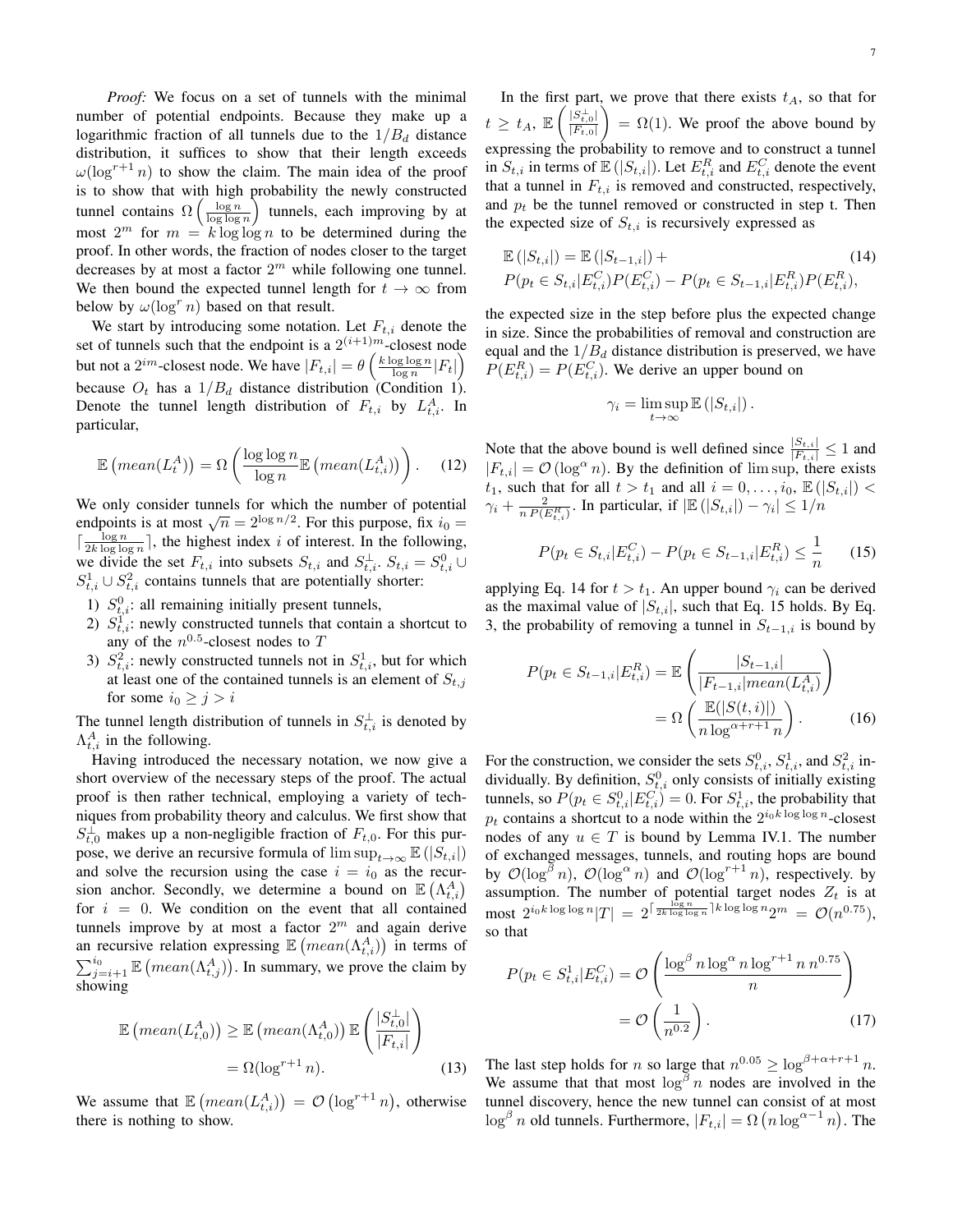probability that any of  $\log^\beta n$  tunnels is an element of  $S_{t,j}$  is obtained by a union bound

$$
P(p_t \in S_{t,i}^2 | E_{t,i}^C) = \mathcal{O}\left(\log^{\beta} n \max_{j:i_0 \ge j > i} \left\{ \frac{\mathbb{E}(|S_{t-1,j}|)}{n \log^{\alpha - 1} n} \right\} \right).
$$
(18)

The fraction of initial paths in the network converges to 0. So, there exists  $t_{\epsilon}$  such that  $P(S_{t,i}^0) \leq n^{-0.2}$  for all  $i = 0, \ldots, i_0$ . It follows from Eqs. 17 and 18 that

$$
P(p_t \in S_{t,i} | E_{t,i}^C) = \mathcal{O}\left(\frac{1}{n^{0.2}} + \max_{j:i_0 \ge j > i} \left\{ \frac{\mathbb{E}(|S_{t-1,j}|)}{n \log^{\alpha - \beta - 1} n} \right\} \right)
$$

By Eqs. 15 and Eq. 16, we have for the limit  $\gamma_i$ 

$$
\frac{1}{n^{0.2}} + \max_{j:i_0 \ge j > i} \left\{ \frac{\gamma_{i+1}}{n \log^{\alpha-\beta-1} n} \right\} - \frac{\gamma_i}{n \log^{\alpha+r+1} n} = \mathcal{O}\left(\frac{1}{n}\right)
$$

.

The set  $\{j : i_0 \ge j > i\}$  is empty for  $i = i_0$ . The upper bound on  $\gamma_{i_0}$  is hence

$$
\gamma_{i_0} = \mathcal{O}\left(\frac{n \log^{\alpha+r+1} n}{n^{0.2}}\right) = \mathcal{O}\left(n^{0.8} \log^{\alpha+r+1} n\right).
$$

For  $i \leq i_0$ , we obtain the recursive relation  $\gamma_i$  =  $\mathcal{O}\left(\log^{\beta+r+2}n\gamma_{i+1}\right)$ . So,

$$
\gamma_0 = \mathcal{O}\left((\log^{\beta+r+2})^{\frac{\log n}{2k \log \log n}} \gamma_{i_0}\right)
$$
  
=  $\mathcal{O}\left(2^{(\beta+r+2) \log \log n} \frac{\log n}{2k \log \log n}} \gamma_{i_0}\right)$   
=  $\mathcal{O}\left(n^{\frac{\beta+r+2}{2k}} \gamma_{i_0}\right) = \mathcal{O}\left(n^{\frac{\beta+r+2}{2k}} n^{0.8} \log^{\alpha+r+1} n\right)$ 

is an upper bound on  $\gamma_0$ . In order to show  $\mathbb{E} \left( |S_{t,0}^{\perp}|/|F_{t,0}|\right) =$  $\Omega(1)$ , consider that  $|F_{t,0}| = \Omega(n \log^{\alpha-1} n)$  and  $\gamma_0 =$  $\mathcal{O}(n^{(\beta+r+2)/(2k)}n^{0.8}\log^{\alpha+r+1} n) = \mathcal{O}(n^{0.9}\log^{\alpha+r+1} n)$  for  $k \geq 5(\beta + r + 2)$ . Hence, there exists  $t_2$  such that for  $t > t_A = \max\{t_1, t_2\}$  indeed

$$
\mathbb{E}\left(\frac{|S_{t,0}^{\perp}|}{|F_{t,0}|}\right) = \Omega\left(1 - \frac{\gamma_0}{|F_{t,0}|}\right) = \Omega(1) \tag{19}
$$

because  $\frac{\gamma_0}{|F_{t,0}|} = \mathcal{O}\left(\frac{n^{0.9} \log^{\alpha+r+1} n}{n \log^{\alpha-1} n}\right)$  $\frac{100}{n \log^{\alpha + r + 1} n}$  and  $n^{0.9} \log^{\alpha + r + 1} n$  <  $1/2n \log^{\alpha-1} n$  for n big enough. This completes the first part of the proof.

In order to determine a lower bound on  $\mathbb{E}\left(\text{mean}(\Lambda_{t,i}^A)\right)$  for t large enough, we determine a recursive relation for

$$
\eta_i = \liminf_{t \to \infty} \mathbb{E}\left(\operatorname{mean}(\Lambda_{t,i}^A)\right), i \leq i_0. \tag{20}
$$

Trivially,  $\eta_{i_0} = \Omega(1)$ . Denote by H the event that the improvement is at most  $2^m$  for all tunnels contained in  $p_t$ after the first node within the closest  $n^{0.5}$  nodes to T has been reached. If H does not hold, the length of the new tunnel is at least 1, otherwise there is at least one tunnel from each  $F_{t,j}$  contained in  $p_t$  for the maximal improvement of  $2^m$ . Therefore, the expected length  $\mathbb{E}(len(p_t))$  of a new trail in  $S_{t,i}^{\perp}$  is

$$
\mathbb{E}\left(\operatorname{len}(p_t)\right) > 1 + P(H^\perp) \sum_{j=i+1}^{i_0} \mathbb{E}\left(\operatorname{mean}(\Lambda_{t,j}^A)\right), \quad (21)
$$

and hence asymptotically  $\eta_i \geq 1 + P(H^{\perp}) \sum_{j=i+1}^{i_0} \eta_j$ 

holds as well since  $\eta_i$  is bound by n. Now, we determine  $P(H)$ . We condition on the fact that tunnels in  $S_{t,i}^{\perp}$  do not contain shortcuts, so tunnel table entries are not of interest. Furthermore, the probability that one tunnel improves by  $2^m$  is  $\Omega\left(\frac{1}{2^m \log n}\right)$  according to Lemma VI.1. Recall that the tunnel discovery algorithm A considers at most  $\log^\beta n$  nodes with on average  $\log^{\alpha} n$  routing table entries. The probability of an improvement by at least a factor  $2^m$  for  $m = k \log \log n$  is hence

$$
P(H^{\perp}) = 1 - \left(1 - \frac{1}{2^m \log n}\right)^{\log^{\alpha+\beta} n} = \Omega \left(\frac{\log^{\alpha+\beta} n}{\log^{k-1} n}\right).
$$

Thus,  $P(H^{\perp}) \ge 1/2$  for any  $k > \alpha - 1 + \beta$  and n large enough. We get for  $\eta_i$  that

$$
\eta_i \ge 1 + 1/2 \sum_{j=i+1}^{i_0} \eta_j \ge 1 + 1/2 \sum_{j=i+2}^{i_0} \eta_j + 1/2\eta_{i+1}
$$
  
 
$$
\ge 1 + \eta_{i+1} - 1 + 1/2\eta_{i+1} = 1.5\eta_{i+1}.
$$
 (22)

By Eq. 22,  $\eta_0$  is recursively determined as  $\eta_0$  =  $\Omega\left(1.5^{\log n/(2k\log\log n)}\right) = \Omega\left(2^{\log 1.5\log n/(2k\log\log n)}\right) =$  $\omega(2^{(r+1)\log\log n}) = \omega(\log^{r+1} n)$  and hence for  $t > t_B$ for some  $t_B$ ,  $\mathbb{E}\left(mean(\hat{\Lambda}_{t,0}^A)\right) = \omega\left(log^{r+1}n\right)$ . Setting  $k =$  $\max\{5(\beta+r+2), \alpha+\beta\}$ , the expected mean tunnel length in  $F_{t,0}$  is at least  $\omega(\log^{r+1} n)$  by Eq. 13 for  $t \ge \max\{t_A, t_B\}.$ The claim  $\mathbb{E} \left( \text{mean}(L_t^A) \right) = \omega(\log^r n)$  follows from Eq. 12.

We have now shown that eventually the expected mean tunnel exceeds  $\log^r n$  for all  $r > 0$ . Hence, virtual overlays cannot provide polylog tunnels and hence routing length in combination with polylog maintenance cost.

# VII. SIMULATION

The analytical results being of asymptotic nature, we additionally performed a simplified simulation study to assess the behavior of virtual overlays in Darknet specific environments. We deliberately chose idealized conditions and simplified churn to highlight the extent of the problems virtual overlay approaches are facing, even at moderate network sizes.

For the experiment we implemented a Chord-like virtual overlay: using a b-bit ID space, each node establishes tunnels to their predecessor and successor, as well as to the nodes with an ID succeeding  $ID(v) + 2^i \mod 2^b$  for  $i = 1...b - 1$ . The tunnel discovery was implemented as a greedy routing through the virtual overlay, along existing tunnels or direct neighbors, towards the target ID, chosen to complete the routing table. Disruption of the ring, when a set of nodes that connected two components of the network failed, and reconnection of disconnected components were handled according to [1]: Each ring is identified, known to all nodes participating in it, and upon discovery of a "superior" ring (with a lower ID, by definition), nodes release tunnels to their previous neighbors, informing them of the new ring ID, and establish tunnels to the neighbors in the newly joined ring.